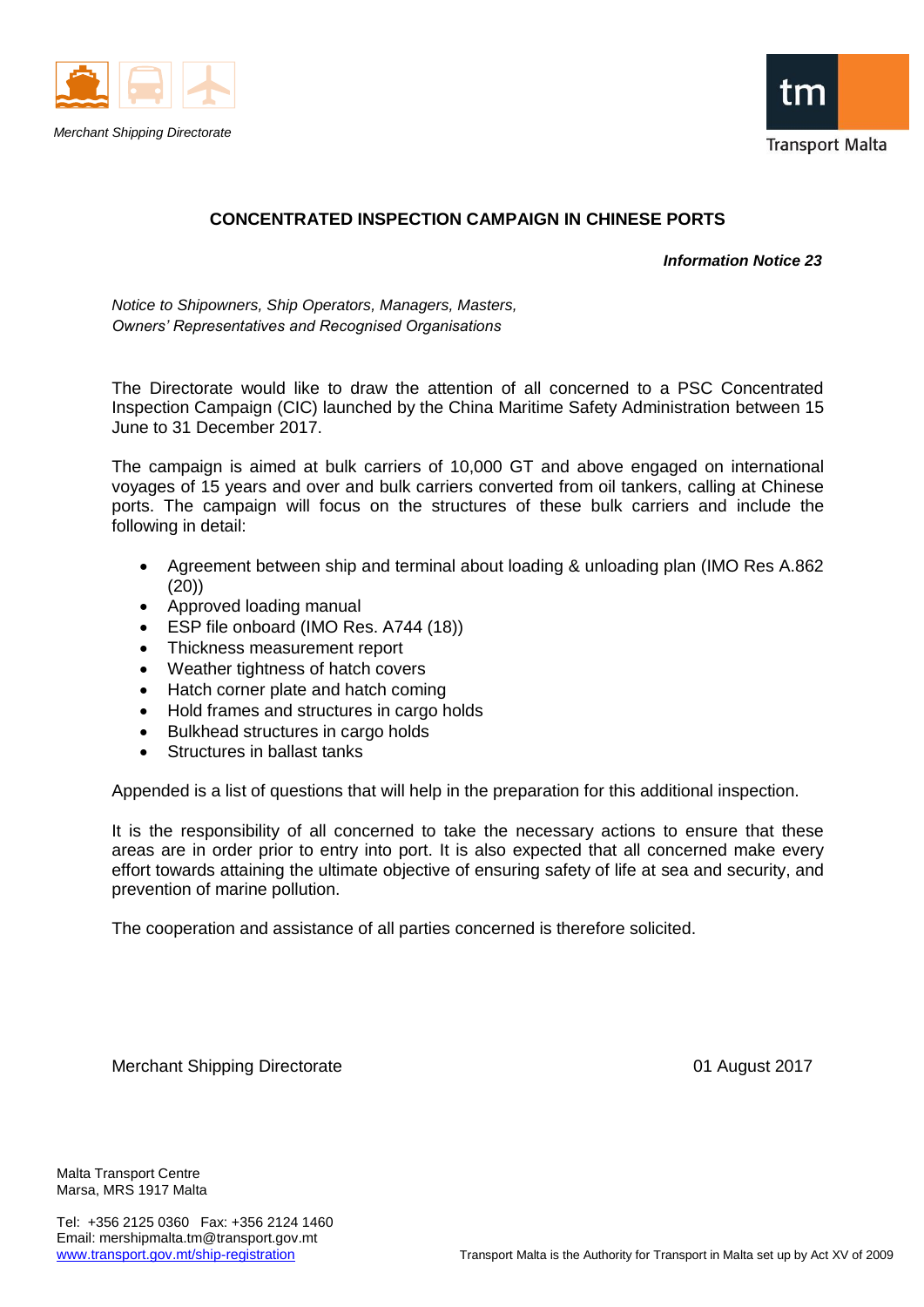



# **QUESTIONNAIRE**

# **1. Loading Manual (Booklet)**

- $\checkmark$  Are loading manual and stability booklet provided onboard?
- $\checkmark$  Are loading manual or stability booklet approved by RO?

# **2. Cargo Document**

- $\checkmark$  Has the Master received the cargo document from shipper?
- $\checkmark$  Does cargo document include the cargo's density?

#### **3. Loading/Unloading Plan**

- $\checkmark$  Does the Master have the loading/unloading plan?
- $\checkmark$  Is the loading/unloading plan signed by the Master and Port representative indicating that the latter agrees to the plan?
- $\checkmark$  Does the loading/unloading plan include essential information on loading/unloading sequence, quantity and rate, etc?

# **4. Hatch Cover Maintenance Plan**

- $\checkmark$  Has a hatch cover maintenance plan been developed and provided onboard?
- $\checkmark$  Has a routine of check rules been established for hatch covers inspections?

# **5. Supporting Documents complying with requirements of SOLAS XII**

- $\checkmark$  Are there supporting documents that prove that the bulk carrier is in compliance with the requirements of SOLAS XII, Reg. 4,5,6,7 ?
- $\checkmark$  Does the loading manual state any limitation conditions when loading cargo with a density of 1780 $kg/m<sup>3</sup>$  and above?

# **6. ESP**

- $\checkmark$  Dose the ship hold an Enhanced Survey Program?
- $\checkmark$  Are full ESP files properly kept onboard (survey report, condition evaluation report, thickness measurement report)?
- $\checkmark$  Was enhanced survey carried out in accordance with enhanced survey program?

# **7. Loading Instrument**

- $\checkmark$  is a loading instrument, provided with approval documents, installed on board?
- $\checkmark$  Is the loading instrument in working condition?
- $\checkmark$  Are the Chief Mate or other relevant crew familiar with the operation of the loading instrument?

Malta Transport Centre Marsa, MRS 1917 Malta